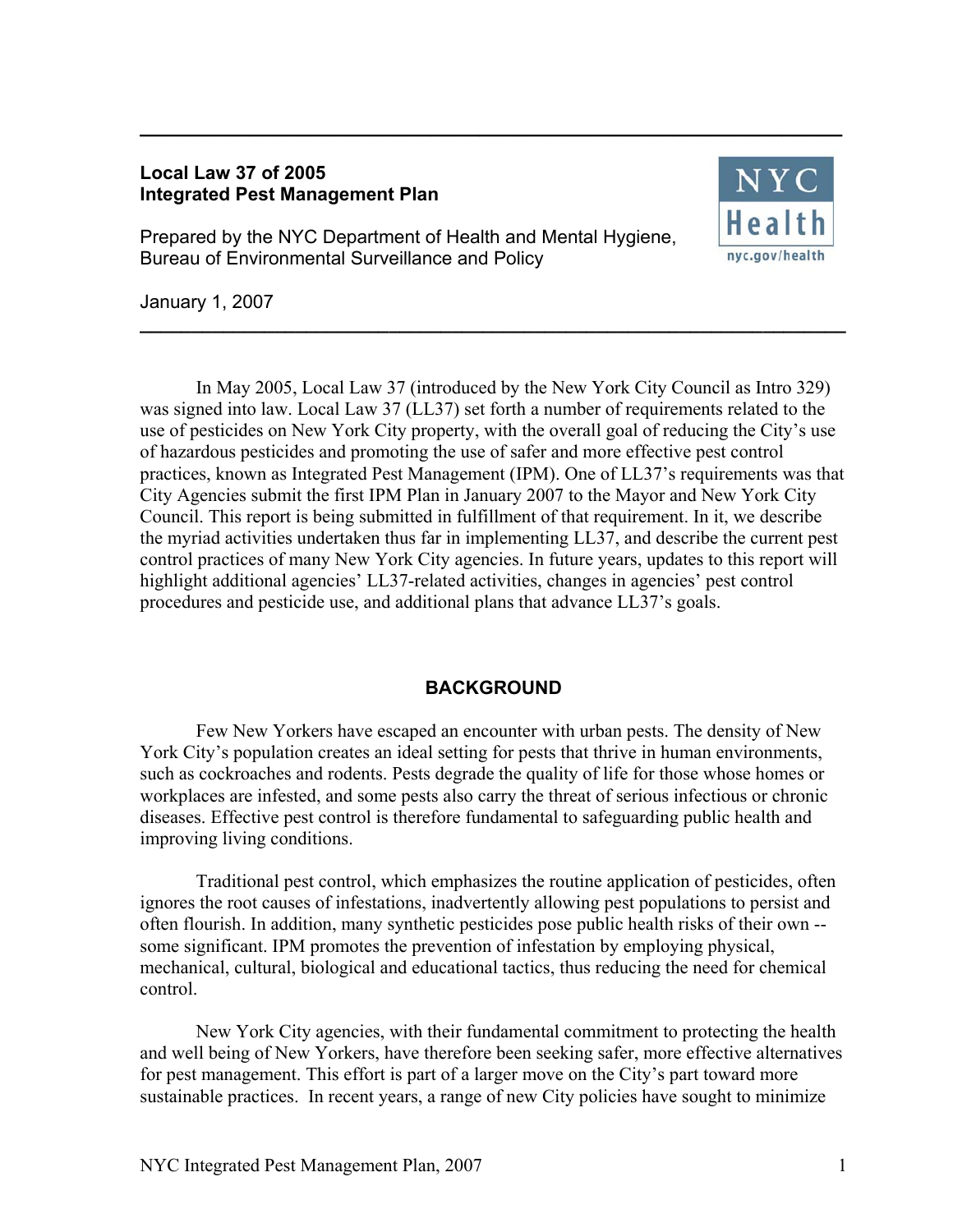the impact of New York City's municipal government operations on the environment and health of New Yorkers and to integrate sustainability goals and practices into every aspect of agency activity.

 One such policy change was the enactment, in May 2005, of Local Law 37 of 2005. Local Law 37 (LL37) launched city agencies on a critical review of pesticide use on cityowned and leased properties. Modeled on policies in other cities and municipalities across the country, LL37 also made a number of major reforms to citywide pest control practices and has thus far encouraged agencies to make pesticide use reduction an ongoing pursuit. This report outlines the progress that has been made to date on implementing LL37as well as agency plans for future pesticide use reduction. This report fulfills LL37's requirement to issue a first Integrated Pest Management Plan under Local Law 37.

### **NEW YORK CITY'S APPROACH TO PEST CONTROL**

 New York City agencies address a wide variety of pest control issues in a large number of settings – residential units, institutional settings, parks, schools, offices, highway medians, hospitals, and vacant lots. On a daily basis, agencies are confronted with chronic and emergent infestations, including roaches, rodents, flies, fleas, bedbugs, midges and mosquitoes.

 In recent years, the New York City Department of Health and Mental Hygiene (DOHMH) has engaged in a critical examination of pesticide use and infestation patterns in the City, in order to help agencies design effective management strategies and appropriately target outreach efforts to improve pest control and reduce unnecessary pesticide use.

 The guiding principle behind Integrated Pest Management (IPM) is prevention. By improving sanitation and structural integrity, IPM denies pests the essential food, water, and means of entry they need to survive. At the same time, "pest-proofing" upgrades housing and workplaces in ways that better the overall conditions for occupants. When physical improvements alone are not enough to stem an infestation, IPM also encompasses the judicious use of least hazardous pesticides – such as newer gels and baits, and old standbys like boric acid, deployed in new ways.

 Over the past several years, DOHMH has been in the forefront of promoting IPM and in alerting and educating the public on the hazards of pesticides. This work has been guided by the recognition that the presence of mice and cockroaches in homes is strongly associated with the likelihood of having asthma and with more severe asthma symptoms. The presence of pesticides in homes – legal and illegal products – to control these pests leads to many exposures, emergency department visits and even hospitalizations, and may be associated with other health problems such as lower birth weight, respiratory illness and cancer. Examples of some of DOHMH's widely recognized work include: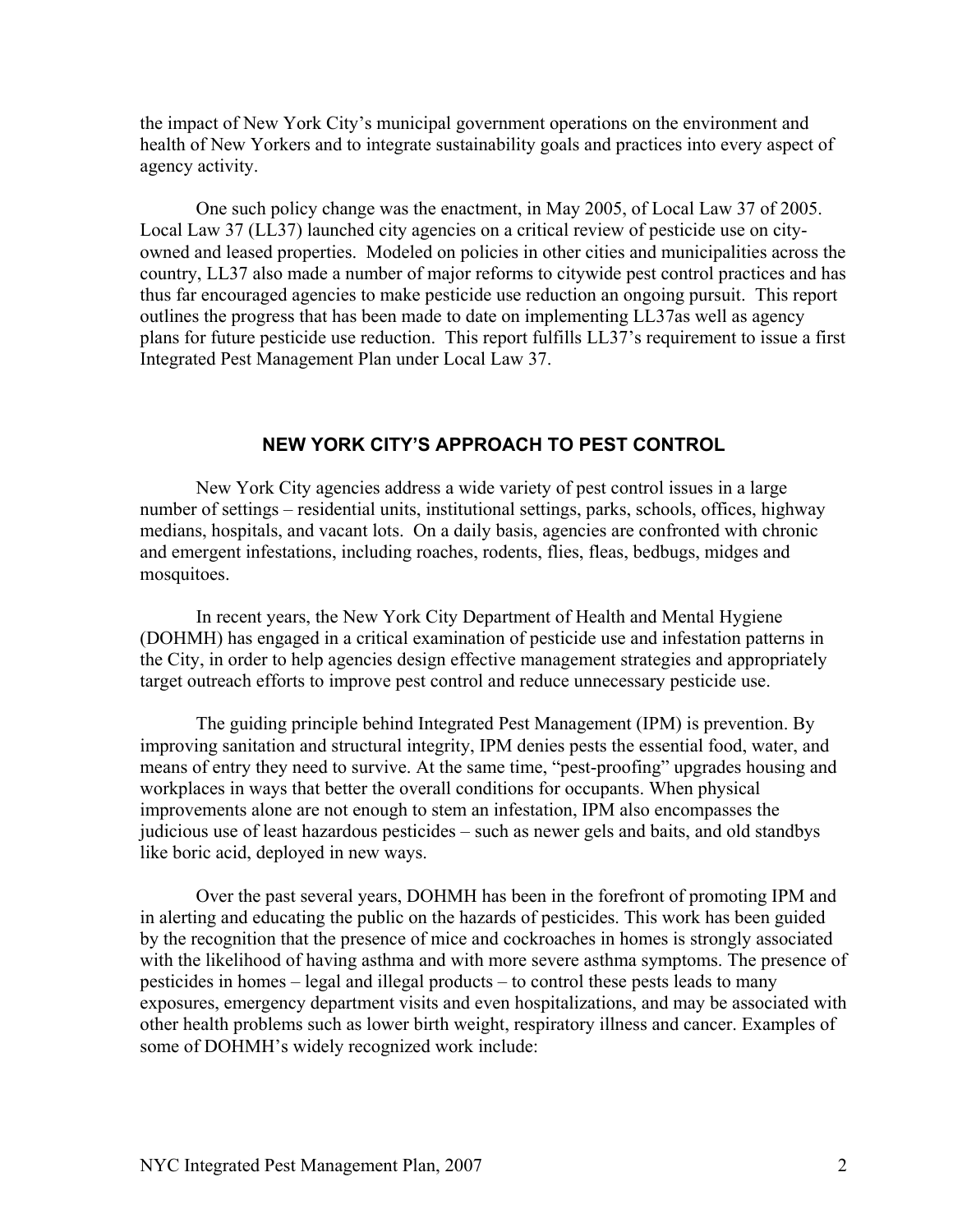- a pioneering IPM demonstration project in the New York City Housing Authority's (NYCHA) Lehman Village Houses, begun in 1999, which directly engaged tenants in demonstrating the greater efficacy of preventative IPM techniques versus sprayed pesticides and complaint-driven control measures. It proved so successful that the New York City Council provided two years of funding to DOHMH to create an IPM Unit within NYCHA, expand the project to five other housing developments, and adopt new agency-wide pest control strategies rooted in IPM. These efforts resulted in the delivery of IPM services to more than 2,000 apartments and the finding that IPM is highly effective at reducing the presence of pests and allergens in homes;
- the 2003 launch of the DOHMH's *Comprehensive Rodent Control Initiative*, which continues to shift the program from a reactive, complaint-driven model, to one that utilizes surveillance and mapping, data analysis , and targeted response. Building on this program, and with funding from the U.S. Centers for Disease Control and Prevention, DOHMH began in 2005 the DOHMH Rodent Academy. The Rodent Academy has since trained 410 municipal employees in 23 agencies and authorities;
- the creation of DOHMH's Bureau of Environmental Surveillance and Policy, with funding from the federal Centers for Disease Control's Environmental Public Health Tracking Program, to coalesce and analyze a host of data relevant to pests and pesticides in the city. Last year, DOPHMH published and widely distributed *Vital Signs: Pests Can be Controlled … Safely*, a report on the presence of pests and use of pesticides in New York City (attached to this report);
- the publication of a guide to safer pest control in homes. In September 2006 DOHMH published a detailed visual guide to safer pest control in housing, *How to Control Pests Safely in the Home: Getting Rid of Roaches and Mice,* and a fact sheet on how to safely recognize and respond to bed bug infestations, *Stop Bed Bugs Safely,* available via 311 and on our website (attached to this report); and
- the direct funding and delivery of IPM services in homes where children with asthma live. The interventions seek greater reductions of pests than are possible under conventional pest management, while simultaneously reducing or eliminating the use of sprayed pesticides.

# **LOCAL LAW 37 IMPLEMENTATION**

 LL37 addresses pesticide use and pest management on city-owned and leased property. The law focuses specifically on municipal property because New York State, like a majority of states across the nation, vests all regulatory power regarding pesticides in the state. Local governments may not establish rules regarding pesticide use except when those rules affect only the localities' own, proprietary use of pesticides. Numerous municipalities in New York and other states have adopted policies similar in intent and structure to LL37, in order to make progress regarding pest management without running afoul of the state's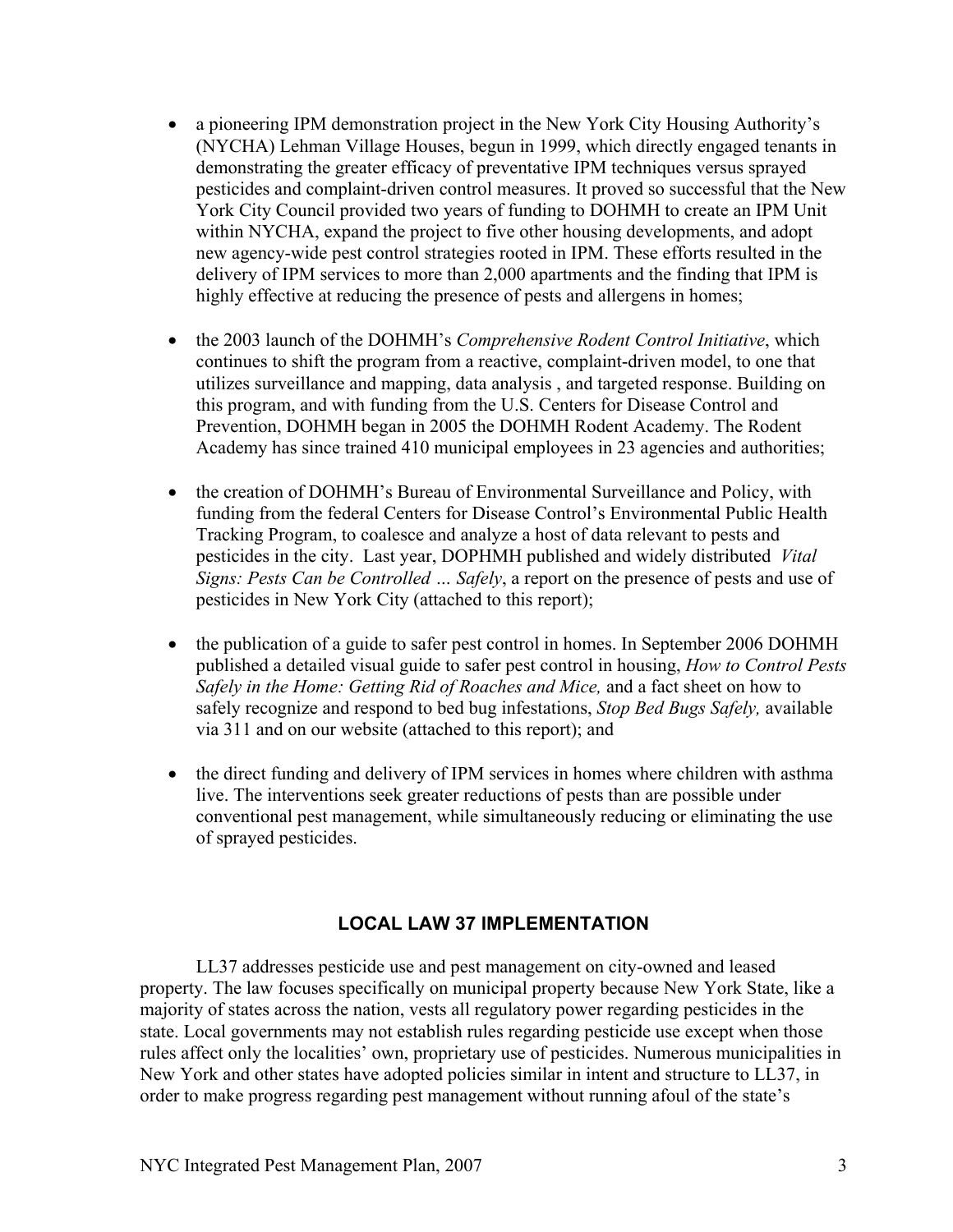mandate, and in order to serve as an example to the private sector. As a result, there are numerous other municipal governments for New York City agencies to confer with on this subject as it moves through the implementation process.

 LL37 made changes to pest management policy and practice in New York City in a number of ways. It established new requirements regarding pesticide use on property owned or leased by the City, including:

- prohibition of certain pesticide products that pose known health risks, including poisoning, cancer, or reproductive or developmental damage. The prohibitions have occurred on a phase-out schedule over the first eighteen months since enactment;
- exemption of certain pesticides from prohibition due to their low potential for exposure or harm, or their public health necessity. The law also established a waiver procedure that allows the Commissioner of DOHMH to grant further individual exemptions from the prohibitions under certain conditions;
- posting notices to building occupants twenty-four hours prior to pesticide applications; and
- new, more detailed record keeping and reporting provisions.

 The law also established the Inter-Agency Pest Management Committee (PMC), for the regular exchange of ideas and questions about practice and implementation.

 The first year after enactment has been largely devoted to implementation of these provisions. DOHMH has taken the lead in producing implementation materials and meeting with agencies to assist them with specific issues they confront. Agencies have inventoried their pesticide stocks and evaluated their use patterns s to determine which products were affected by phase-outs, and then proceeded to identify alternative products or practices to replace them. For agencies that use contractors for their pest control, DOHMH prepared materials that helped agencies communicate the new restrictions to their contractors.

# **THE ROLES AND ACTIVITIES OF THE DEPARTMENT OF HEALTH AND MENTAL HYGIENE**

 DOHMH has served in an advisory capacity to other city agencies regarding LL37 and pest management challenges in general. Over the past year and half, DOHMH has:

- dedicated personnel to respond to LL37 queries from City agencies, contractors and the public;
- created and maintained a public website with detailed information on LL37 (http://www.nyc.gov/health/ll37);
- organized and facilitated PMC meetings;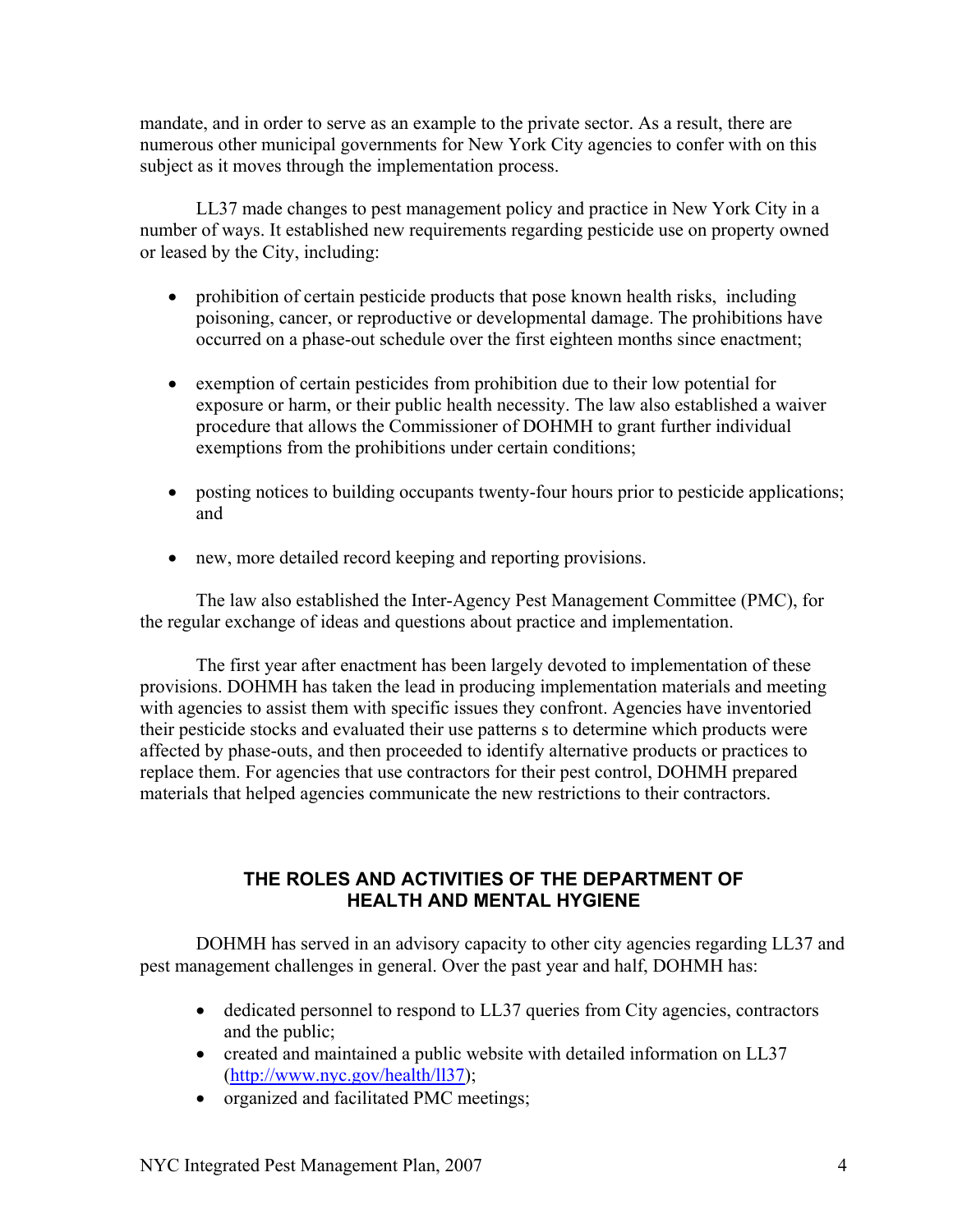- met with individual agencies and contractors to discuss LL37 compliance issues and pest management options;
- shared information about alternative pest management strategies, training opportunities, and equipment;
- provided agencies with contact information for their counterparts in other regulatory agencies across the region and the country who are also charged with implementing alternatives to pesticides;
- conducted on-site assessments to assist with particular pest problems; and
- established a committee to review waiver applications from other agencies.

Here, we highlight the coordinating roles played by DOHMH since LL37's adoption.

# **Convening the Inter-Agency Pest Management Committee**

 Local Law 37 established the PMC as a forum for agencies to share pest management information and strategies and to plan future reductions in pesticide use. As called for in LL37, semi-annual meetings have been held – three to date on July 28, 2005, February 1, 2006, and October 13, 2006. The first two meetings focused on orienting agencies to the statutory requirements of LL37, outlining the various available resources and educational materials, and airing agency questions. The most recent meeting dealt with planning for the reporting requirements that become operative in early 2007 and introducing an electronic pesticide use reporting system (see discussion below). Agencies also spent time presenting the respective changes in products and practices they have adopted, and the challenges they have faced implementing LL37.

# **Facilitating Local Law 37 Implementation**

**Website Development**: To ease implementation, DOHMH developed resources and created a public website (www.nyc.gov/health/ll37). This website includes:

- fact sheets describing the law in general and each of the following specific provisions separately: record keeping and reporting, prior notification, product prohibitions, waiver procedures, and requirements for contractors;
- record keeping and reporting forms;
- waiver applications and waiver decisions;
- posting signage templates;
- a product lookup function enabling agencies, contractors, pesticide manufacturers and distributors and the general public to determine whether and why a given product is prohibited under LL37. The website reports the prohibition status, date of prohibition, reason for prohibition and, where applicable, the offending active ingredient for every pesticide registered in the United States;
- links to other sources of state and federal pesticide regulatory information; and
- information on waivers from prohibition granted by DOHMH to City agencies.

 **Electronic Pesticide Use Reporting:** LL37 requires agencies to report annual pesticide use to the New York City Council and to DOHMH. The PMC recognized early on that piles of paper records would be of little utility for evaluating pesticide use patterns and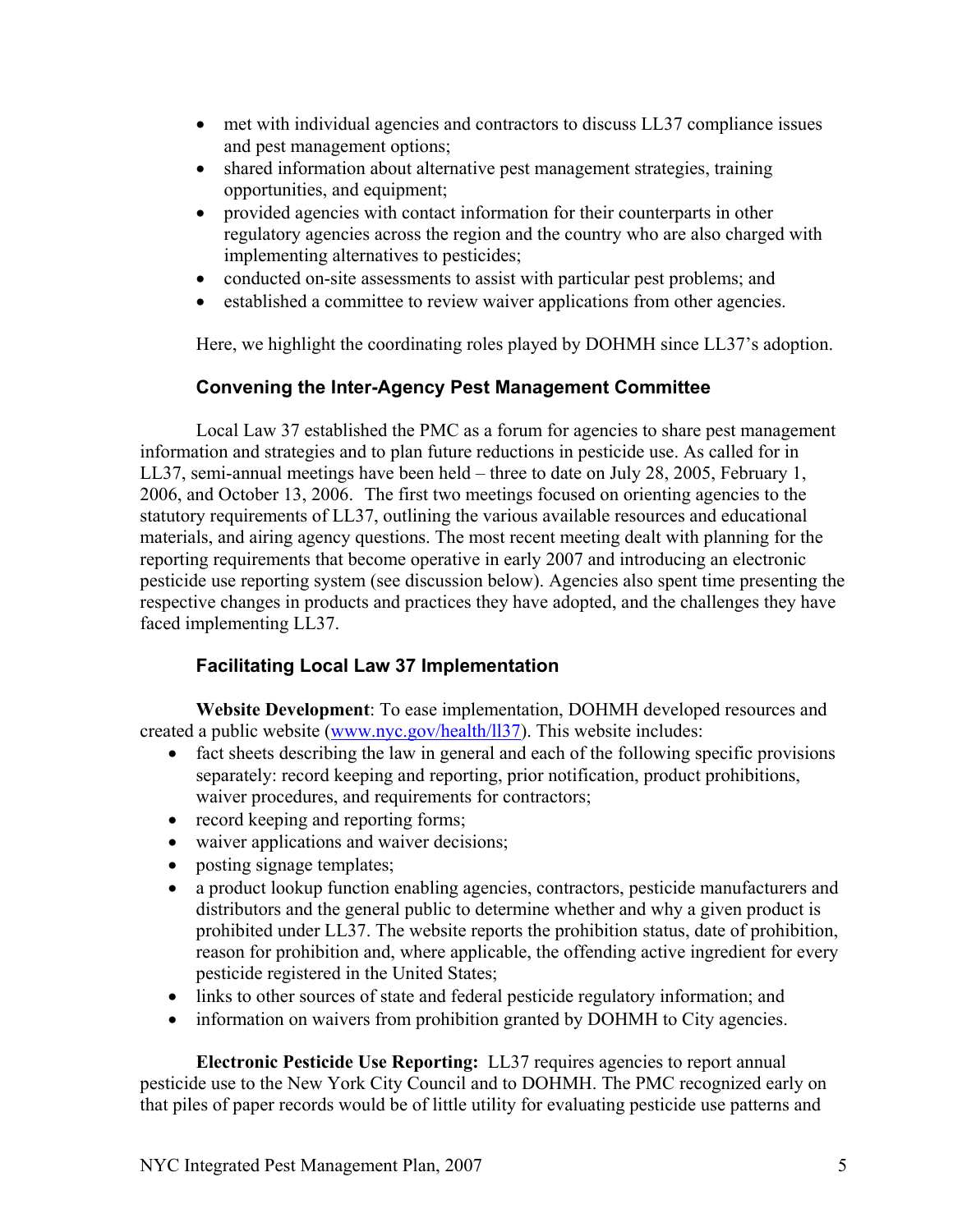trends. Therefore, DOHMH utilized grant funds from the Centers for Disease Control and Prevention to create an electronic pesticide application reporting system for pesticide applications, called the New York City Pesticide Use Reporting System (NYCPURS). NYCPURS will be launched in early 2007 and will be accessible from any computer with an internet connection, making it readily available to public employees and the City's contractors. NYCPURS is designed to streamline regulatory compliance. By entering data into the system, agencies and their contractors will automatically satisfy LL37's reporting requirements. NYCPURS will allow users to generate pesticide application reports that satisfy the New York State DEC's reporting requirements and enable agencies to satisfy their reporting requirements to the City Council and DOHMH.

## **HIGHLIGHTED ACHIEVEMENTS IN IMPLEMENTING IPM**

 LL37 has prompted pest management changes across all agencies, including product and process substitutions and greater scrutiny of contractors' activities. The establishment of the PMC has opened doors to a new level of communication, cooperation, and mutual education among agencies. A few of the notable examples of recent progress and activity are highlighted below.

## **Safer and More Effective Mosquito Control at Department of Transportation**

 The Department of Transportation's (DOT) Harper Street Center maintenance facility, located in Queens, had long been plagued by mosquito infestations that made working conditions difficult. Prior to LL37, DOT used weekly insecticide fogging during mosquito season, an approach that provided only marginal and fleeting relief. DOT worked with DOHMH to evaluate and select alternative approaches to fogging. A detailed investigation by staff of DOHMH's Bureau of Vector Control identified the mosquito species in question, located its breeding sites, and designed a new strategy that combined source reduction (elimination of standing water) with larviciding (using a LL37 exempt non-chemical pesticide). The new approach, implemented mid-season, proved far more effective at mosquito control than had the previous fogging.

### **New Technologies for Parks Maintenance**

The Department of Parks and Recreation (DPR) has been exploring new technologies to replace chemical weed control. For example, DPR is actively assessing innovative machinery, known by the trade name Waipuna and used throughout Europe, that kills weeds using a hot foam, based on biodegradable detergents derived from food sources. DPR is also exploring other technologies, such as radiant heat control machinery, and local organic turf management training opportunities.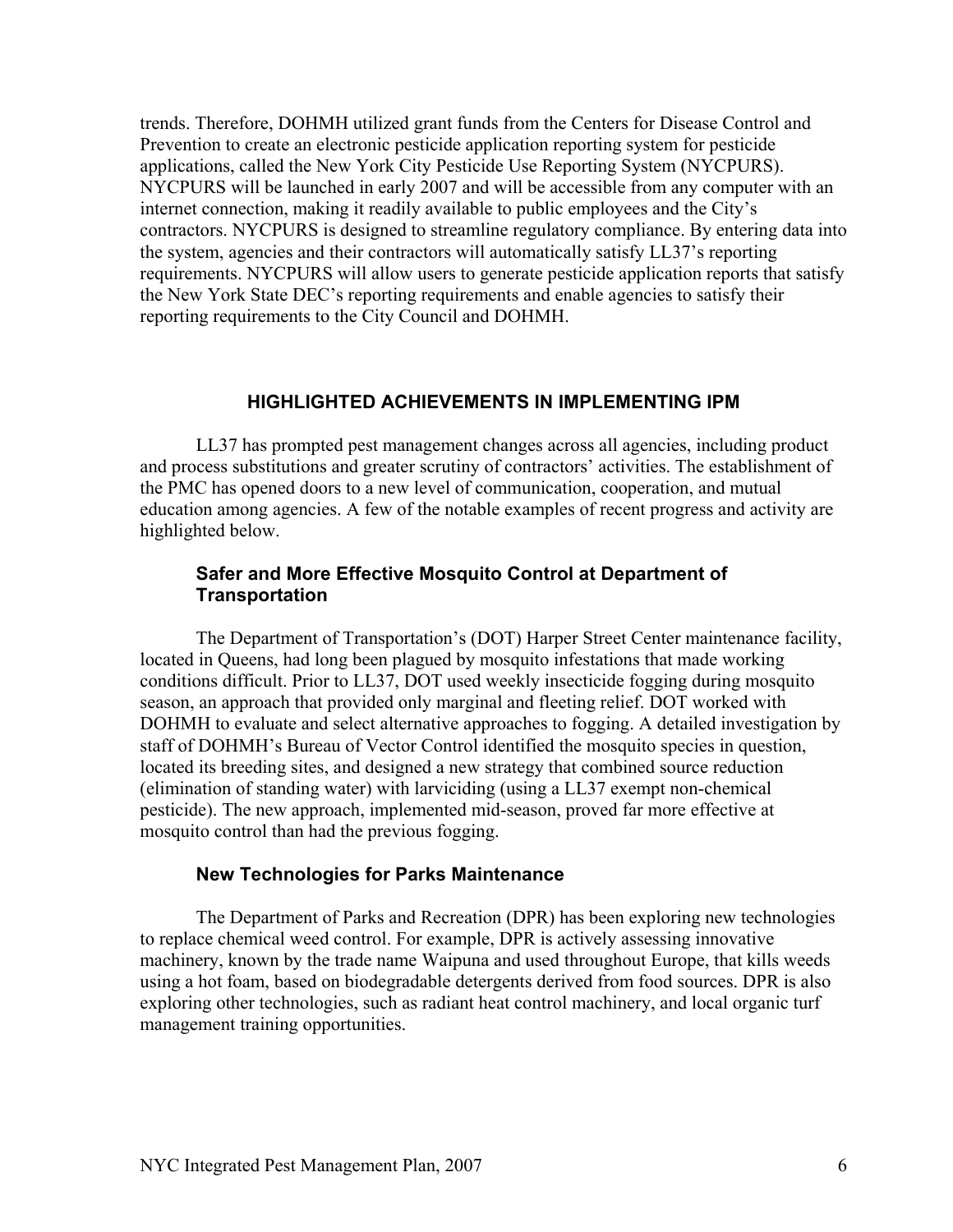### **Educating Staff at the Department of Homeless Services**

 Homeless shelters are vulnerable to pest infestations, chiefly by roaches, rodents and bedbugs. To address the specific management needs of shelters, DOHMH and the Department of Homeless Services (DHS) collaborated on a tailored one-day IPM training for DHS personnel in July 2006. The training focused on those infestation risk factors most prevalent in shelters, and provided DHS staff with information about the most effective sanitation, structural and operational changes to reduce pest problems while minimizing pesticide use.

# **Implementing IPM in Health and Hospitals Corporation Facilities**

 In the past years, several Health and Hospitals Corporation facilities have been challenged by rodent problems resulting from local construction, but changes in sanitation procedures and adoption of other best management practices learned from DOHMH's Rodent Academy and through the Mayor's Comprehensive Rodent Control Initiative have had a significant effect. Many facilities also report plans to continue pesticide use reduction through greater IPM implementation. As an agency, HHC is promoting these efforts through its participation in H2E (Hospitals for a Healthy Environment), a national partnership of health care providers, jointly founded by the American Hospital Association, the U.S. Environmental Protection Agency, Health Care Without Harm and the American Nurses Association.

# **IPM School Demonstration Projects**

 The Department of Education (DOE), in collaboration with DOHMH's Childhood Asthma Initiative, launched a project to demonstrate and evaluate IPM in two public schools – one in the Bronx and one in Manhattan. DOE hired a pest management firm specializing in IPM to undertake an intensive program of assessment, monitoring and pest-proofing, the goal of which was to locate and ameliorate infestation sources in the two schools. Lessons learned from this demonstration project will be particularly useful as new IPM protocols are implemented in schools across the five boroughs in 2007. These protocols are, in turn, part of DOE's larger goal of working towards the goal of obtaining an IPM Star Certification from the IPM Institute of North America.

# **Rodent-Proof Trash Compactors in NYC Public Housing**

 Because improved trash handling can dramatically reduce rodent populations, the New York City Housing Authority (NYCHA) has begun installing rodent-proof, exterior compactors with odor control systems. These compactors reduce or eliminate curbside food sources for rats by securely storing compacted trash outside of buildings in a sealed oxygenvoiding container. The entire container is carted away, eliminating the odors and spills that typically occur with the transfer of waste. NYCHA reports a significant reduction in exterior and interior rodents since their installation. A total of 278 compactors have already been installed at 166 of the agency's 344 developments.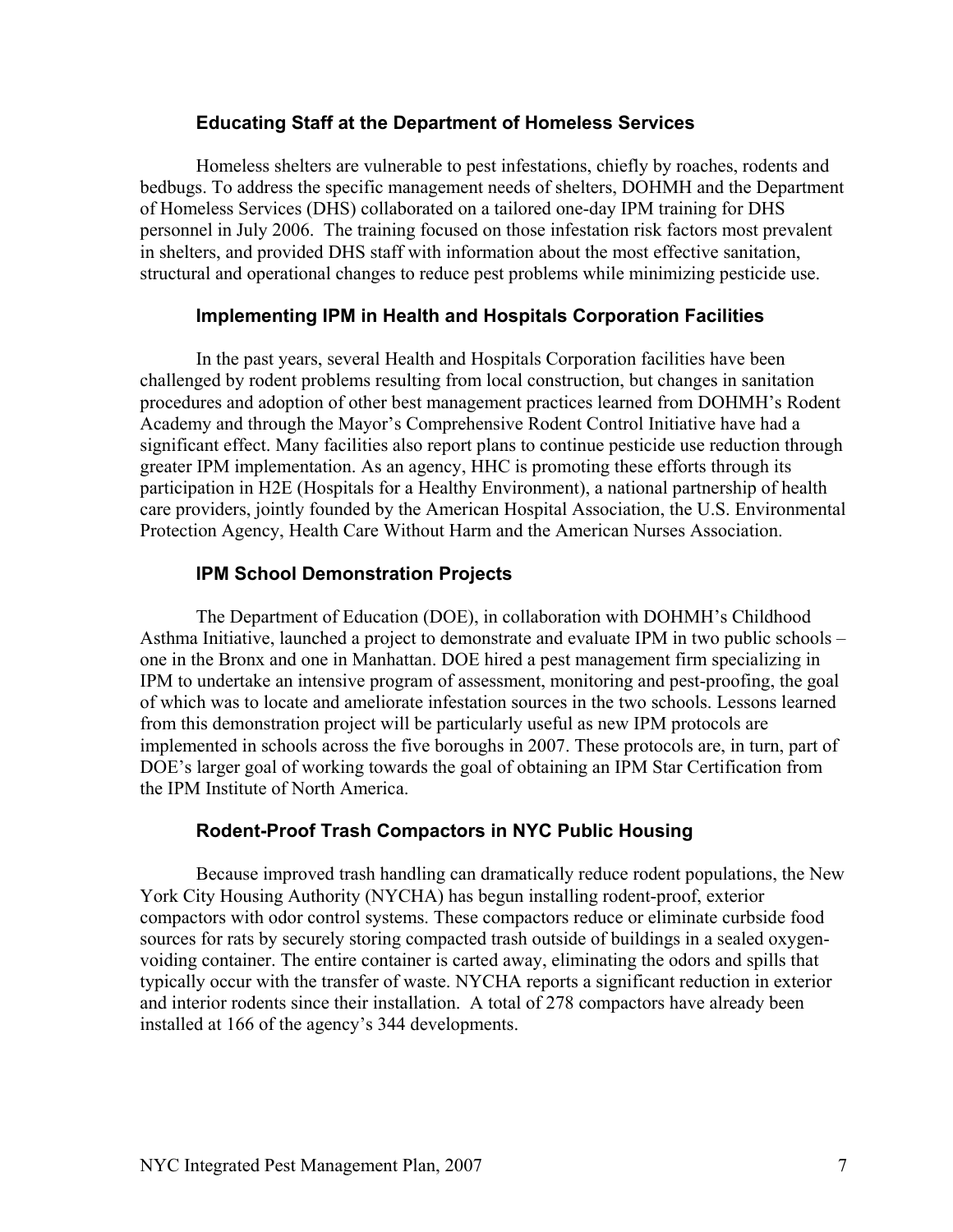# **ONGOING PEST CONTROL ACTIVITIES OF NEW YORK CITY AGENCIES**

 Since May 2005, agencies have undertaken a wholesale evaluation of their pest management practices based on LL37's new requirements. This work has occurred through internal agency product inventories, at PMC meetings, at individual meetings with DOHMH staff, in discussions with contractors, and with contacts established with counterparts in other municipalities and various training and practitioner groups. Below, we summarize pest control activities for many New York City agencies, and where relevant, how they have changed with the implementation of LL37.

## **Department for the Aging**

 The Department for the Aging (DFTA) contracts with non-profit senior service providers to administer 76 different city-owned and city-leased sites, 33 of which engage in food preparation or storage. DFTA contracts with private vendors for its pest control. Its contracts address typical structural urban pest issues, including roaches, rodents, and flies, through monthly extermination visits. DFTA monitors those facilities with food preparation areas to determine if more frequent extermination visits are necessary. Contracts have been updated to reflect LL37 requirements.

## **Department of Citywide Administrative Services**

 Department of Citywide Administrative Services (DCAS) manages 55 office buildings and courthouses and nearly 2,500 City-owned vacant lots. All pest control services are provided by a single contractor, at an annual cost of \$3,300,478. Contractors visit buildings at least once a month, provide general pest control services, meet with custodians, review pest complaint logs, and address problem areas. LL37 has prompted some operational changes. For example, a number of products, including several containing pyrethrin- and pyrethroidbased insecticides, have been eliminated as a result of the law's prohibitions. DCAS has also sent some contractor staff to DOHMH's Rodent Academy to learn effective IPM techniques for rodent control.

 DCAS administers the city-wide contract for pest control which city agencies have the option of buying into for their own pest control. DCAS is currently working on a new request for bids for a new contract that will reflect the requirements of LL37 and, to the extent possible and practical, will reference IPM techniques. The current contract expires on June 14, 2007.

### **Department of Corrections**

 The Department of Corrections (DOC) manages ten correctional facilities that have food preparation areas, laundries, residential areas for inmates, and office space. DOC does not employ contractors for pest management purposes, but relies on ten in-house pest control professionals. Although pesticide use occurs in DOC facilities, it is constrained by the fact that these facilities are continuously inhabited and cannot be vacated for pesticide applications. Because the exposure potential for residents is high, DOC has sought to improve sanitation practices and institute other IPM measures as a way to control pest problems. To this end, DOC pest management staff has recently received training from DOHMH in IPM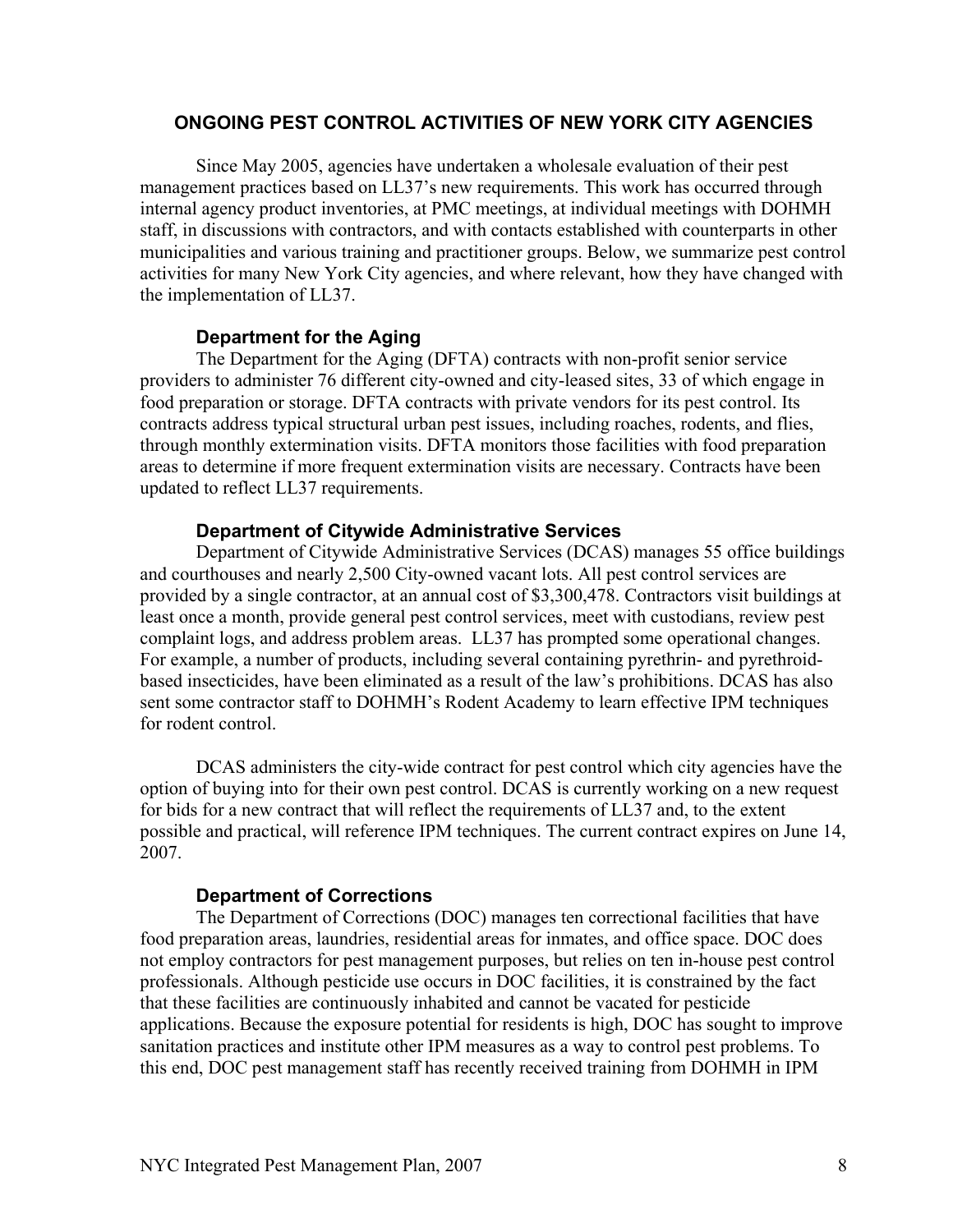techniques. DOC has also replaced many of the pesticides it had been using with other products to respond to LL37 prohibitions.

#### **Department of Education**

 Pest management at all New York City public schools is overseen by DOE. DOE employs fourteen in-house staff to conduct monthly monitoring inspections at 850 schools. In addition, DOE contracts with three different pest control companies to provide services for an additional 200 schools. The contracts, which specify IPM practices, cost \$431,674 over the two-year term of the contract.

 The nature of the products used in school facilities has changed over the years. The dominant products currently used by DOE and its contractors are insect and rodent gels and baits, various formulations of boric acid, and certain other products that are deemed of such low toxicity that they are exempt from regulation by the United States Environmental Protection Agency and from Local Law 37.

 To reinforce its IPM approach, DOE has sought to educate the broader school community about best practices. DOE has conducted IPM workshops throughout all its divisions, including food preparation and facilities departments, and with the United Federation of Teachers. In the coming year, DOE plans a greater emphasis on pest-proofing and mechanical exclusion strategies to further reduce pest incursion and expects to add five additional pest control professionals to its staff.

#### **The Department of Environmental Protection**

 The Department of Environmental Protection (DEP) operates water pollution control plants, well stations, pumping stations, shafts, chambers, reservoirs, aqueducts, tunnels, gate houses, office space, garages, repair shops, maintenance shops, police precincts and within New York City and in upstate counties. A range of pest problems are encountered in these properties including ants, mosquitoes, gnats, flies, midges, wasps, raccoons, weeds, mice and roaches. DEP contracts for some pest control services, utilizes the services under the DCAS pest control contract, and employs approximately 20 licensed applicators for upstate reservoir pest control. DEP's policies regarding pest control are distributed throughout the agency and LL37 related changes have been introduced via the agency's Environmental Coordination Committee (ECC). As part of its continued adoption of IPM principles, DEP plans to continue training its pesticide applicators on LL37 and safer pest control techniques and to increase the use of LL37-exempt larvicides and electronic insect zappers for pest control at wastewater treatment sites.

#### **Department of Health and Mental Hygiene**

 The Bureau of Veterinary and Pest Control Services at DOHMH protects the public from animal- and vector-borne diseases and other hazards, including those that result from uncontrolled or unregulated rodents and other animals, and from mosquito-borne pathogens. Two programs -- Pest Control Services (PCS) and Vector Surveillance and Control (VSC) have pest management responsibilities.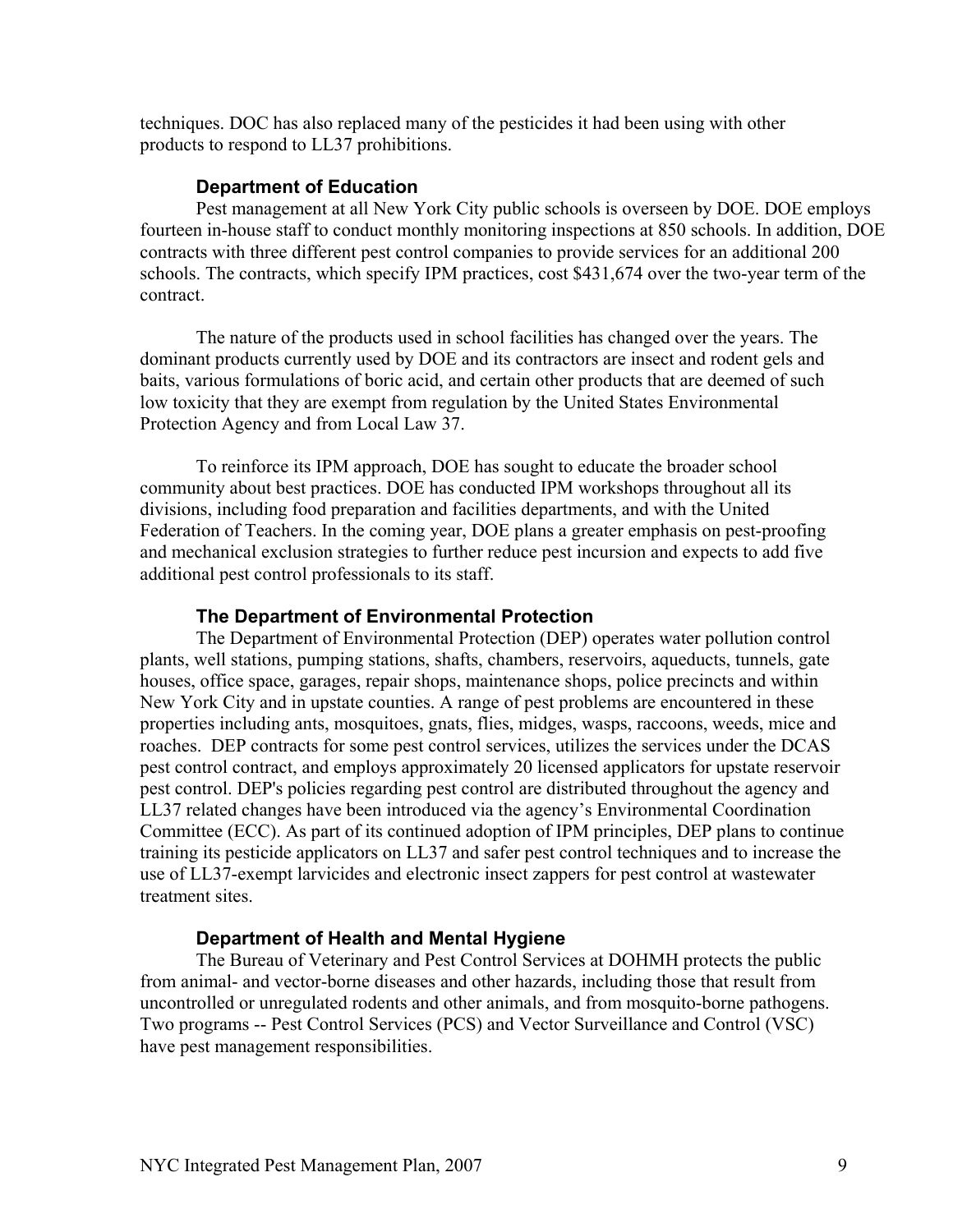PCS focuses on rodent control – performing inspections, cleanups and treatments of both private and public property. Currently, PCS employs twenty-one exterminators to bait properties that have signs of active rodents with rodenticide placed either directly in rat burrows or in child-safe and pest-safe containers. PCS is developing a new model of surveillance that is characterized by proactive inspection and cataloguing of neighborhood conditions in order to identify and mitigate problem areas before complaints arise. PCS also sponsors the Rodent Academy.

 VSC is charged with mosquito management. Prevention – eliminating standing water where mosquitoes breed – is the preferred management method, but in areas where standing water cannot be eliminated (such as wetlands and other water bodies), or where field assessments have determined that larval proliferation is a problem, VSC applies biological (non-chemical) larvicides to prevent mosquitoes from hatching. VSC also conducts surveillance for West Nile virus, monitoring larvae, animal hosts, and adult mosquitoes for evidence of escalating viral activity. If these indicate that there is a substantial risk of a West Nile virus outbreak in humans, targeted insecticide spraying is used to suppress adult mosquitoes in threatened areas.

#### **Department of Homeless Services**

 The Department of Homeless Services (DHS) manages homeless shelters and dormitory facilities across the City. Pest management services, which primarily address rodent and cockroach problems, are provided by a single contractor, at a cost of \$140,000 annually. Although DHS has no in-house pest control personnel, DHS staff members have attended DOHMH's Rodent Academy. DHS has made product changes as a result of LL37 prohibitions – eliminating from its inventory an insecticide spray, for example – and has adopted a broader goal of ongoing pesticide use reduction through continued IPM training and through forging cooperative relationships with other agencies.

#### **Department of Parks and Recreation**

 New York City's has 28,000 acres of parks, playgrounds, athletic fields, natural areas, recreational facilities, comfort stations, beaches, historic buildings, and parkways maintained by the Department of Parks and Recreation (DPR). The major routine pest issues facing DPR are weeds (including weed shrubs and trees) and rodents. Rarer infestations of exotic insect pests and diseases, often targeting trees, also occur. To address all of these, DPR employs 104 certified pesticide applicators. Contractors are only employed for pest management when peripheral rodent problems arise on capital projects.

 Herbicides account for the largest share of the Department's total pesticide use. Weed control is thus the management arena that has seen the largest change as the result of LL37. Several of the products DPR has relied on in the past are now prohibited and need to be replaced with different management strategies and products. DPR is exploring the use of wild land patches as a strategy to eliminate herbicide treatments but with little labor needed for maintenance, and, as mentioned earlier in this report, is examining opportunities for greater dependence upon mechanical, rather than chemical, control of weeds.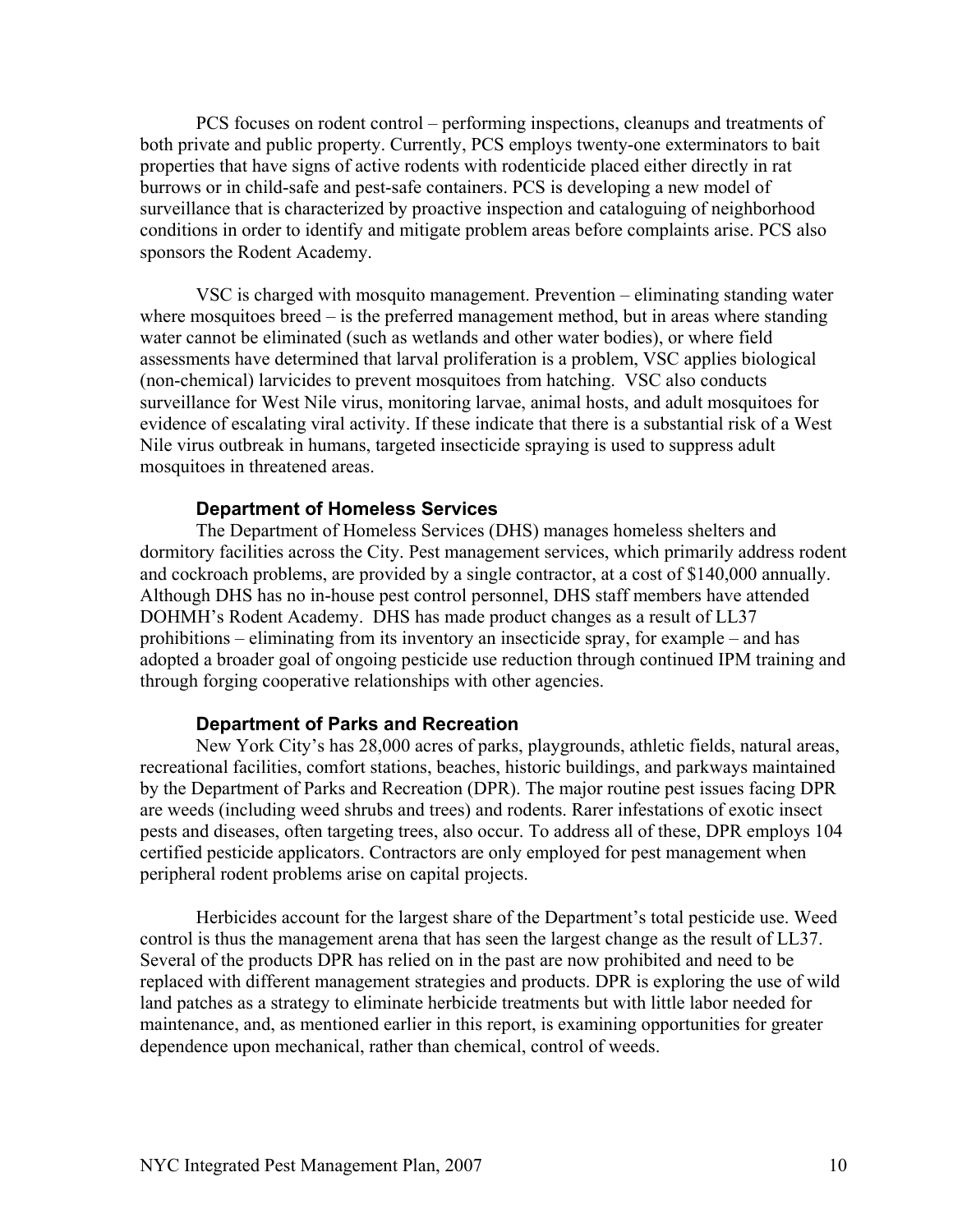#### **Department of Sanitation**

 DOS manages a wide range of sites, including garages, office buildings, transfer stations, Fresh Kills landfill, and various publicly-owned lots throughout the city. DOS employs two certified pesticide applicators that make routine visits to all facilities and respond to emergency calls. Contractors are used on occasion to deal with less typical pests, such as raccoons and squirrels. Because of the nature of the agency's work – managing garbage – pest problems are unavoidable. Nonetheless, as a result of LL37, DOS has been taking steps to prevent infestation by focusing on sanitation and structural upgrades (to allow for more effective exclusion), in order to control the roaches, flies and rodents that are the dominant pest problems at its facilities. To augment these changes, the Department has implemented a new "Dump on Shift" program to reduce the amount of garbage brought into facilities. Loaded trucks must now be stored outside of garages to minimize interior infestations. The agency also uses insecticide and rodenticide baits, and insecticidal sprays. Some product substitutions were made as a result of the recent LL37 prohibitions.

## **Department of Transportation**

 DOT is responsible for pest management at maintenance yards, lots, and agency offices throughout the city, as well as on rights-of-way along city highways. DOT also contracts with New York State to provide right-of-way maintenance on state highways within city borders. Right-of-way management, which consists chiefly of controlling roadside vegetation, is carried out by in-house certified applicators, employed by DOT's Roadways Arterial Maintenance Group. Several of the herbicides used by DOT have been subject to LL37 prohibitions. New product substitutions and new practices have been or will soon be initiated to address these. Most notably, several of the herbicides DOT has used to control weeds before the growing season begins – known as pre-emergent herbicides – are now prohibited. In response, DOT has relied more on post-emergent herbicides (which are used later in the season), hand weeding, and scaled back control measures.

 All other pest management under DOT's purview is performed by contractors. In 2006, DOT employed one contractor for pest management on DOT's 28 parking fields (a onetime expense of \$4,920), and another for all other ongoing pest control at offices, yards, and other facilities. The latter contract, which cost \$25,000 for 2006, contains IPM specifications for monitoring and treatment.

### **Health and Hospitals Corporation**

 The New York City Health and Hospitals Corporation (HHC) oversees eleven hospitals, six diagnostic and treatment centers, 82 community health and school-based clinics, and five long-term care/specialty hospital and nursing home facilities. Because each facility is managed separately, protocols and managerial structures differ among facilities. A few facilities have pesticide applicators on-staff, but the majority relies on one of two outside contractors. Many specifically report the use of IPM protocols, which combine preventative measures with monitoring, and pesticide applications as a last resort. Some contracts, however, call for more routine treatments and complaint-driven responses. Together, the contracts at HHC facilities account for approximately \$1.1 million in pest control expenses annually.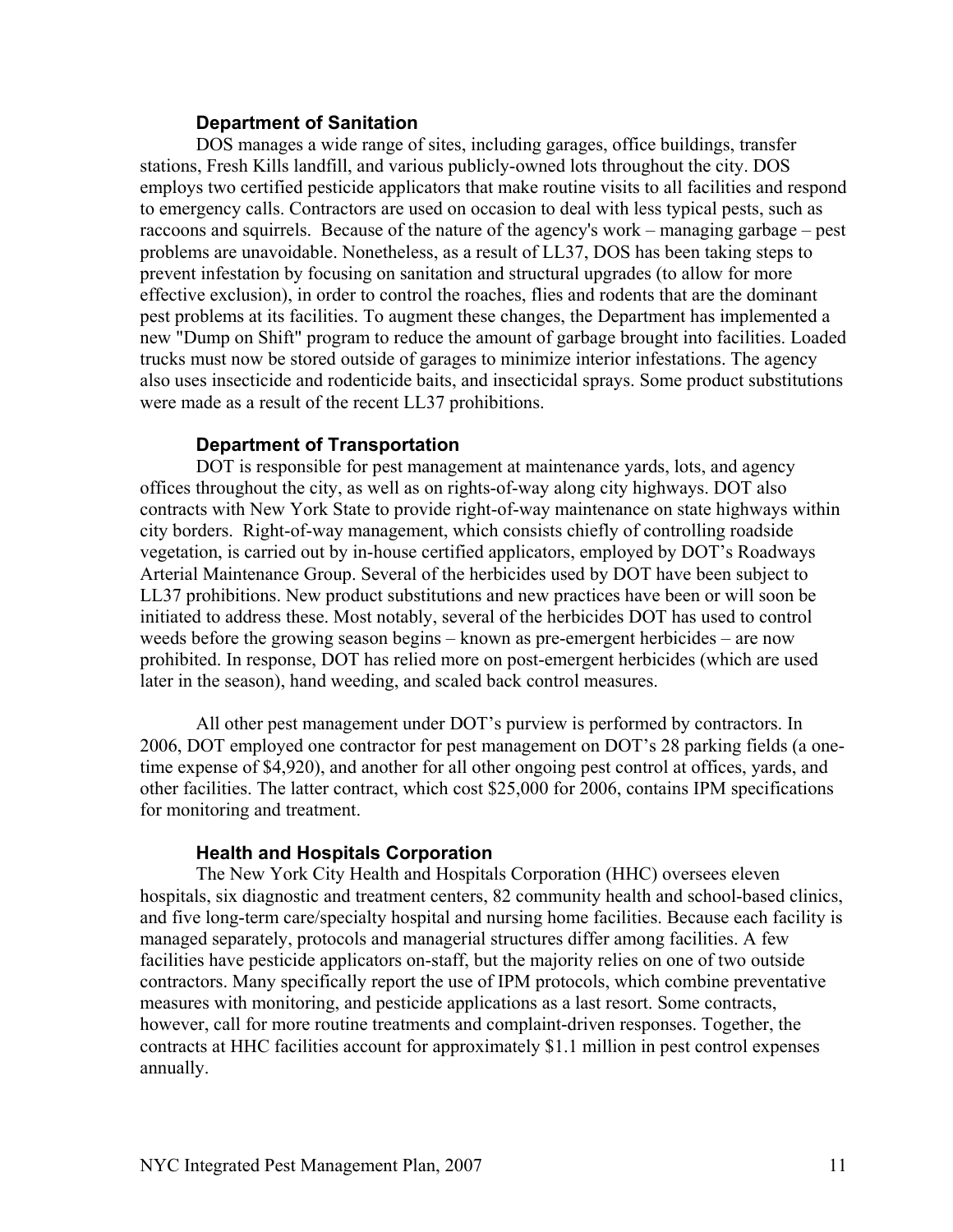Reflecting the variety of services provided in their facilities, HHC reports that its operations also encounter a range of urban pests problems – rodents, roaches, flies, ants, bed bugs, pigeons, and squirrels. To address these problems, virtually all facilities report using insect gels and baits (boric acid and hydramethlynon-based), rodent baits and tracking powders, and a range of other insecticides. As a result of LL37, some facilities have had to eliminate certain insecticide products and replace them with boric acid products.

#### **Housing Preservation and Development**

 The Department of Housing Preservation and Development (HPD) oversees both occupied and vacant residential and commercial buildings, and lots across the city. In addition, its Emergency Repair Program occasionally encounters and responds to rats and fleas in occupied private buildings. HPD contracts all pest management services at a cost of approximately \$150,000 per year. In 2006, HPD and DOHMH issued and widely disseminated a fact sheet in English and Spanish on safe and effective control of bed bugs.

#### **New York City Housing Authority**

 NYCHA manages 344 housing developments and 179,025 apartments, as well as office space and grounds. NYCHA currently maintains approximately 80 certified pesticide applicators on staff that perform routine inspections and treatments, carry out specialized intensive IPM interventions, and respond to complaints and requests from other agencies. NYCHA staff members regularly address a range of insect and rodent problems, including interior mice, cockroaches and bedbugs and exterior rats, weeds, and mosquito control. On occasion, contractors are used for unusual problems, such as termite infestations.

 Since the implementation of LL37, NYCHA has trained its staff in IPM techniques for cockroach, mouse and bed bug control, participated in DOHMH's Rodent Academy, and deployed a variety of new equipment and techniques for safer and more effective pest control. These include greater emphasis on the use of HEPA vacuums for allergen, pest and harborage removal, steam machines for removing cockroach waste and eggs handheld ultraviolet lights for inspections, and exterior oxygen-voiding trash compactors.

 In the coming year, NYCHA plans to update its pest management protocol to reflect new practices, continue training staff on IPM techniques, and expand its resident education efforts. NYCHA will be launching and evaluating an IPM program as part of a comprehensive kitchen upgrade at Harlem River Houses. NYCHA has asked DOHMH's Harlem-based District Public Health Office team to help educate residents about asthma triggers in the home, pests and pest control, and its Bureau of Environmental Surveillance and Policy to help evaluate the program's impact.